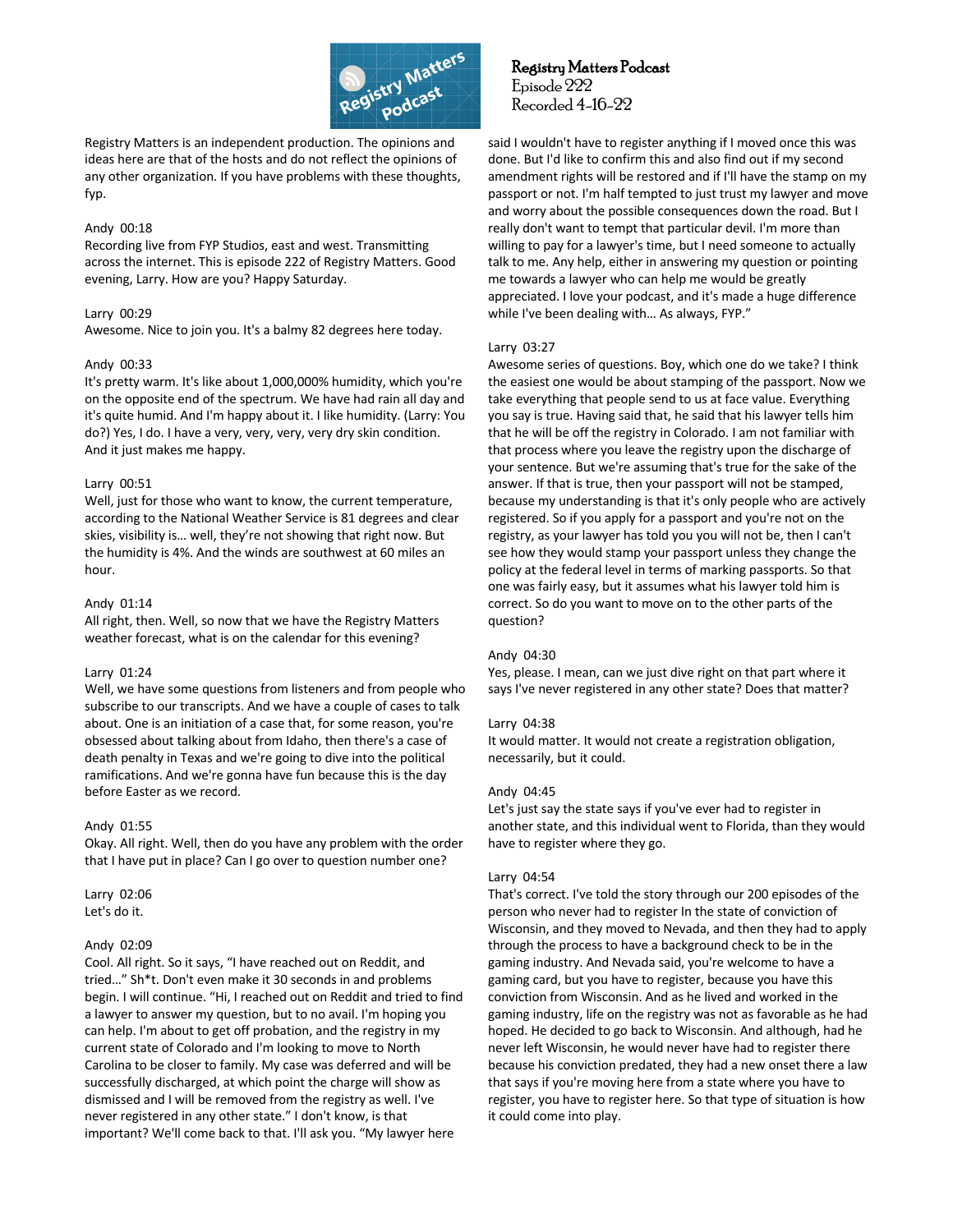# Andy 05:42

All right, then. Okay, so then let's move on to the other aspects of this.

### Larry 05:47

So in terms of his lawyer's advice, I'm not going to knock the lawyer, and I don't get the opportunity to knock the lawyer because I don't know the attorney's name. But I can tell you that I'm not very pleased with that advice, because that lawyer is just flat out dead wrong. Colorado cannot relieve you from any other states' registration obligations, they can only relieve you from Colorado's obligation. So therefore, if whatever type of sentence you received in Colorado would be registerable under another state's law and statutory scheme, the fact that Colorado says you don't have to register here is of no relevance. So the lawyer is just flat out wrong that says you won't have to register anywhere.

### Andy 06:34

Do you think that's just a function of, generally speaking, that lawyers are- they're arrogant, generally speaking. But just like, I'm going to tell them what they want to hear, and just ignorant about these processes in general, because it's kind of nuanced and esoteric for the registry stuff?

### Larry 06:53

I would agree with that, since I was the training aid for the Office of the Public Defender for the Criminal Defense Lawyer's Association for a number of years. I'm not any longer. I was surprised how little attorneys do. So I would be shocked if this attorney knew very much about the registry. They know it exists. And this attorney may know a lot more than the average attorney. But again, when an attorney tells you that when you leave my state, you don't have to register anywhere, that is just flat out not true. Because that state doesn't control whether or not you have to register somewhere else. Now we get to the next issue. How will North Carolina know you're there? If you're not coming as a registered person, you will not need to be handed off to North Carolina. So there's a number of ways that they could know. You could have a disgruntled person in Colorado that is out to get you. And they could track your movements, because everybody sees the need to put everything on social media that they're doing. So they could notify the authorities who could pay you a visit and say, Gee, we'd like for you to come check in with our registration office. You could apply for some type of license that would require a background check. I mean, it could be as simple as a driver's license. But I don't think most states run background checks, other than your driving record to issue a license. They want to ascertain if you're under suspension, or if you've been revoked in another state. But I don't think that as a general practice they run the full gamut of your criminal history. But they could discover it that way. Or you could do what the guy did in Alabama. You could go into the registration office. And you could say, Hey, I have this situation in Colorado, which is the exact state he had his offense in in '89, and you could ask them, and they would probably say, welcome to the North Carolina registry, I'm betting. But probably the safest thing to do would be to let me think about who he should be referred to and see if we can refer him to a practitioner in North Carolina that might be helpful to answer those questions of whether his particular type of situation would be one that would require registration before he goes to North Carolina.

# Andy 09:01

Would you noodle around with that for a moment? Hypothetically, we'll assume that he is no longer required to register in Colorado and shows up in North Carolina, or pick any other state. What would be the mechanism for them to find out that you are supposed to register? I mean, be the most aggressive thinking about this that you could possibly come up with. I don't imagine that a traffic stop would flag this, I don't think.

### Larry 09:30

It could very easily could. Some of the scenarios I just went through with would be a trigger of the vindictive person in Colorado or applying for a license of some type. Remember, we just talked about the one in Nevada that applied for his gaming card that triggered a background check. Getting pulled over depending on the policy of the of the agency that does the traffic stop, they may run a criminal history on everyone. Remember, all those cars are now computerized with the NCIC and they can run a fairly detailed check on you in a very brief amount of time. So it could very easily reveal a criminal history. And then there's also the radiation that's spewing from every person's pores, you know. You got to take that into consideration because that's what attracts the hovercraft.

### Andy 10:12

Yeah, well, somebody that lives in Florida says Florida has a new machine that can scan your brain upon entering the state, it knows if you might ever commit a crime and will make you register for life. So stay away.

### Larry 10:27

So we're joking about the radiation, but people do have that fear that they're being monitored more closely than what they are. They're being monitored oftentimes very closely. But they have an elevated level of importance that they think that they have a 24 hour security detail watching them, and you'd be the most unusual person if they've got that kind of resources to allocate to you. Now, what they generally do is they do things that are much more subtle. They will ask neighbors to keep tabs for them. That's not unlawful. They'll go talk to a neighbor and say, "This guy is on our list of people we're kind of a little concerned about. And would you call this number?" And they'll give them their cell phone number. And in some more egregious cases, they'll put a tracking device surreptitiously on your vehicle. And that will tell them a lot about where you're going and whether you're breaking the rules in terms of where you say you're living versus where your car's parked every night. And there will be people out there, there's even an attorney in North Carolina that says, Larry, that would be unlawful. Yes, I understand it would be unlawful. But when did being unlawful prevent something from being done? It would be inadmissible in court. But what they would do, if they found that you were living someplace else, is they would begin an investigation. They would say that they've received an anonymous tip from a concerned citizen that you might not be living where you say you are. And that upon investigation of that anonymous tip, they discovered that you were living in another address. That's what they would do. They would not put in the affidavit for the arrest warrant that they put a surreptitious GPS tracking device on your vehicle. What kind of nut would do that?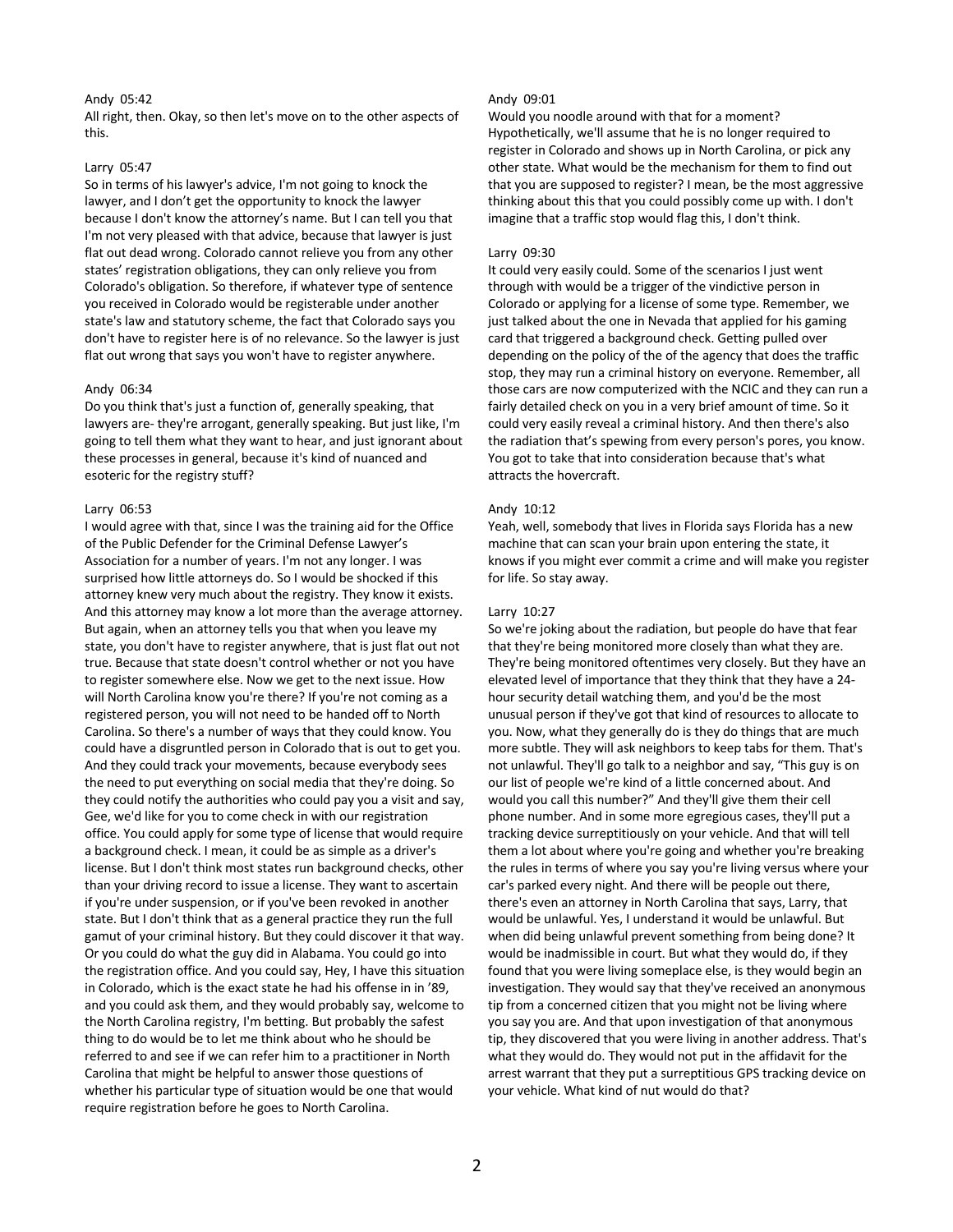# Andy 12:11

Right. I gotcha. What a mess. Okay. Are we done with this? (Larry: I think so.) And so we will reply to this individual and try to provide them some resources for them to contact an attorney in the North Carolina place?

Larry 12:30 I think that's a great idea.

# Andy 12:33

Cool. And I will say, we are on Reddit and the support channel that's over there. I don't pay a lot of attention- I pay attention to it on my personal account, but I don't pay attention to it very much with the Registry Matters account. So please, if you happen to hear this and you're over there, just email me instead. I just don't check that often over there. But it's a great place to stay in touch, but I just don't have a lot of bandwidth to check that channel over there. Cool. All right then. So we will start back over. It says, "Comment. I'm reaching out on behalf of your listeners at JFRC, Fort Leavenworth, Kansas whose letter you read in this episode. He asked me to answer your question for clarification about MSR, which is mandatory supervised release conditions versus parole. The difference between the two is an individual is eligible for parole after serving 1/3 or more of their sentence. While an individual released on MSR is released when they have served through to their minimum release date and have submitted an acceptable release plan. Failure to provide an acceptable release plan could require the individual to serve their full sentence in confinement. MSR, mandatory supervised release, is very similar to parole. Individuals released on MSR must adhere to the conditions of release and are under the direct supervision of a parole/probation officer. Individuals released via MSR remain under supervision and must abide by all conditions of release for the full length of their sentence unless a portion of the sentence has been remitted by the board. After successful completion of MSR, individuals are released from supervision and have fully served their sentence. An individual who violates the conditions of MSR is subject to sanctions for misbehavior that range from warnings to revocation of MSR and return to military confinement," which as I understand it, Larry, is no cakewalk.

#### Larry 14:24

Yeah, this person, we have a huge following over in Fort Leavenworth in the various facilities. There's a couple over there. And we appreciate that following. I'm still not clear, and I understood all this. The system they have is modeled after the federal system as it existed prior to 1984 when the sentencing reform act was passed when they abolished parole in the federal system. Prior to that you were eligible for parole after serving 1/3 of the sentence. But what I'm a little less clear on is when he says that, "when you reach your MSR date, how much of your sentence must you serve before you reach that date?" I'm still not clear on that. So, they're teaching us about something that we really don't know much about here, because what my area of professional practice has been has not had anything to do with military convictions. But I got the part you got to serve 1/3 to be eligible for parole. But what is your MSR date? How much of your sentence do you serve before that date arrives?

### Andy 15:29

Okay, I gotcha. So we still need a little bit more clarification on some specifics.

### Larry 15:37

Yeah. I really do appreciate the education because this is helpful.

#### Andy 15:43

Ah, gosh, I can't even imagine. I can't even imagine getting time while serving in the military. I just think that that would really, really, really suck bad.

### Larry 15:52

Well, there's a lot of it being handed out. There is a lot of it being handed out because they're being very aggressive on the investigations of the slightest sexual impropriety. And there was a lot of folks that probably don't deserve the amount of time or even the convictions, because it's, I mean, it's difficult right now. The political climate is, you better find something wrong here if there's an accusation that translates to someone needs to go down. And I may be over overstating it a little bit, but I don't think I'm overstating it by much.

#### Andy 16:24

I gotcha. Okay. Then let us continue to move along. And I found this on the NARSOL social website, and there was an article posted from NARSOL that was written about, I think we just talked about the Josh Hawley bill, the Protect act of 2022, something like that. Didn't we cover that last week or the week before? (Larry: We did. Yes.) Okay. So a thread got started. And I feel that you're going to agree with the statement. But, anyway, I just wanted to highlight that this was going on. This was a conversation and just get some feedback from you. It says, "It prompted the conversation on NARSOL social. One individual wrote, and I wanted to highlight it, as it seems very relevant to our plight. I think that this is the most important statement, says the writer, the next time a candidate seeking office or seeking reelection promises to do everything possible to assure that more criminals get longer prison sentences, listen to them. If a registrant is conservative and votes for these conservatives, they are essentially signing away their opportunity of registration reform, then complain that reform is not happening. If you don't want to be shot in the foot, don't be the one shooting yourself in the foot. Stop voting for the people who are oppressing us." I think you're going to disagree vehemently.

#### Larry 17:45

You're correct that I generally agree with that. The first part of that comes from the article that NARSOL posted, where we said take them seriously if they tell you that. If that does not appeal to you when they're campaigning on that platform, communicate that to them. And then the best thing to do is to vote in the alternative if you have another choice, and you probably do or they wouldn't be communicating that particular message. But in terms of the conservative votes for the conservatives that are essentially signing away the opportunity at registration reform, you know, I hate to say that, but unfortunately, you're not going to get a lot of registration reform until we convince the conservatives that it's okay. That all life as we know it will not end because that, as you watched with the confirmation hearings that we talked about multiple episodes, that is something that they have decided is a vote-getter. To be opposed to anything that lessens the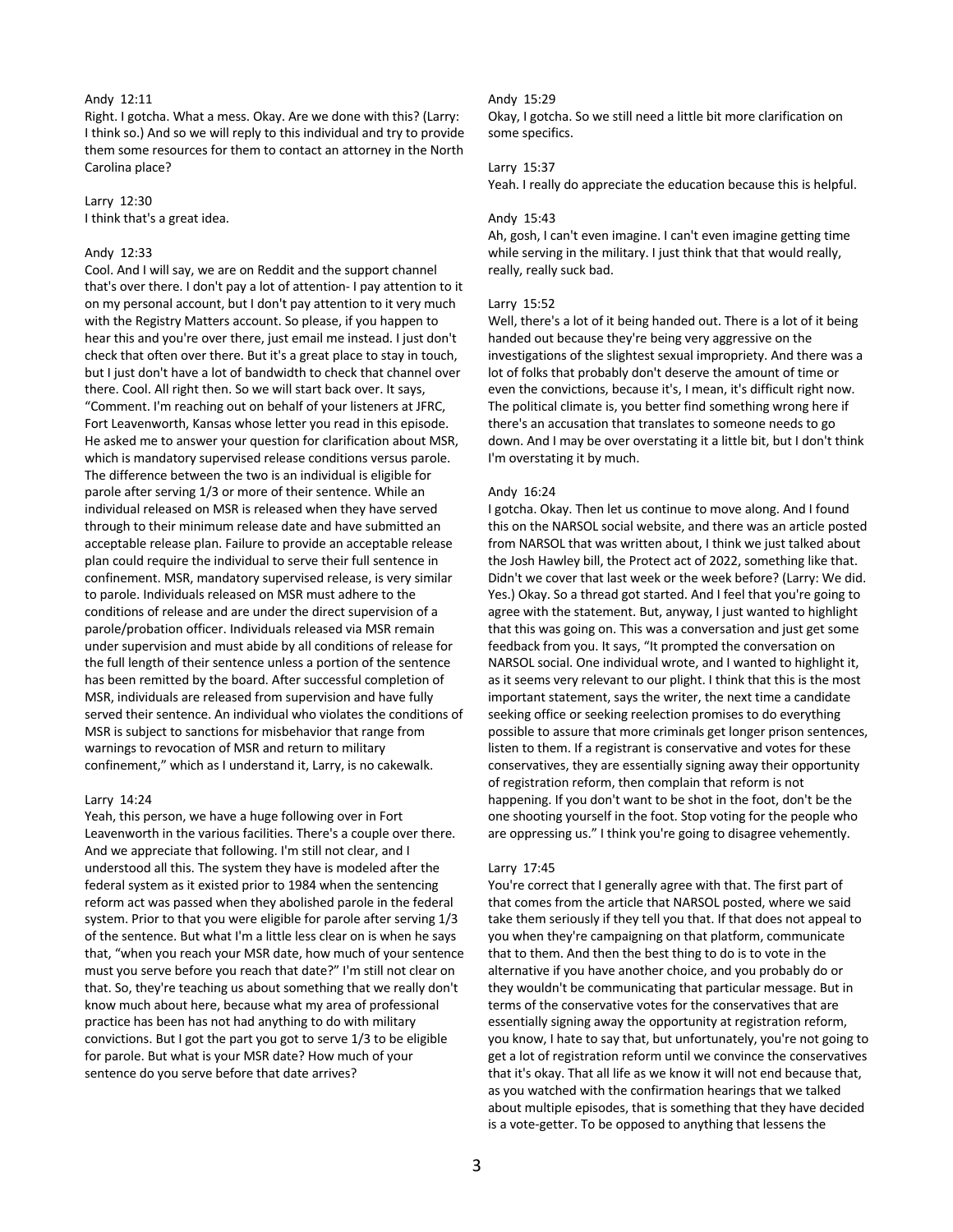penalties, they have decided that that's where the constituents are. The only way to change that is to prove them wrong. That is not where the constituents are. And you can only do that by how you cast your vote.

### Andy 18:57

Totally, totally. Um, what do you think would be required of us? And I'll say "us" as in all of the advocates, to get conservatives to jump on board with less "put the put the screws to them and give them maximum sentences." Why is that so much on their platform to make it the most awful?

# Larry 19:25

Well, I would say to follow the lead of the LGBTQ+ committee. I think that's the latest political correct thing is you just say, plus, rather than adding all those extra letters. But they figured out how to convince everyday Americans that "we're okay." If we can figure out how they did that, that's a big step. There's a slight difference though. They convinced everyone that people were born that way. And I'm not getting into that debate at all, whether they or whether they choose. But they convinced a significant number of the population that it is not a choice. And they prevailed with that. I'm not sure we're going to have an easy time to convince people that you were born to be an offender, in particular, a PFR-type of offender. So we start at a disadvantage. But what we can convince people of is that everyone does not offend a second time. That precious recidivism that people are so obsessed about talking about, which I flatly reject in terms of the constitutional arguments for the registry, that is a great time to bring that issue up into play so that people understand that you do not need these excessively long sentences. People do not recidivate. You can have a safe community, and we can do all the above. And how to do that, if we could figure that out, wow. We would be we will be so successful.

#### Andy 20:53

All right. And that was also like my little backhanded way to plug NARSOL social. That was my ulterior objective there as well. If you're not, you should be there at social.NARSOL.org. Sign up and welcome to the club. Because our people can't be on social networking sites very frequently. And this is a place for you to be where, unless you're a terribly terrible bad person, you won't be kicked off of there. Alright, moving right along. Can I ask you my battery of questions about realistic views of being on supervision?

### Larry 21:27 I guess so.

#### Andy 21:29

All right. I will try to communicate all of this to you. So I was having a conversation with someone that lives nearby, a couple counties over. And I mean, I don't know the conditions of the charges. So I can't really speak to any of this. But I do have experience with how supervision works in Georgia. And the way that this person, I'm naming this person Steven, is, like, petrified to walk out the door and go to the mailbox, almost. And I think that's just ridiculous. I get the PTSD side of all these restrictions and what people are living under. But at the same time, what I'm trying to do is if you being inside of a box, inside of four walls is probation, how close can you get to those walls before you get electrocuted, and realistically end up violating, like my friend did, and getting a

couple of years for doing the wrong things that were explicitly stated? So what I want to ask you, Larry, is, I'm encouraging this person to go live, you can go out to eat, go to movies, under certain circumstances, and so forth… But like, so how close to the walls of these conditions can you live? And so, let's start with your state. So while on probation, you can't move around the state just freely, you can only move around the county, is that right?

### Larry 22:51

That is correct. You cannot leave the county of your supervision without a permit. Now, sometimes you get verbal permission if it's for a brief incursion into a surrounding adjoining county. But as a general rule, if you're going to travel outside your county of supervision, you'd need a permit to do that.

### Andy 23:12

And as it is in any state, you could live near enough to throw a stone to the other state. Suppose you live in the edge of your county and your parents live just 20 feet inside the next county- I mean, this could even be split by neighborhoods. Can you just willy-nilly go visit your parents or every time you got to say, hey, PO, can I go visit my parents?

### Larry 23:37

That's just situation usually is remedied by the probation officer giving you a standing permission if you're going to be visiting a regular place that's slightly into the county. But therein lies the problem. Because the probation officer may say, Yeah, I'll give you verbal permission. But when they have the need to violate you at some point down the road, you don't have that permission. All you have is their verbal saying, Yeah, it's fine to go over there. So therein lies the problem. But as a general rule, my experiences have taught me through many years of working in the system that most of the time when they target you, it's because they have a reason to. That doesn't mean every time they target you. But when they target you usually it's because they've decided from your behavior that you are a higher risk individual. And they can decide that wrongfully. To us, it would seem wrong. But those who don't have a fixed work schedule, for example, you're gonna get higher scrutiny. You are, because they don't know where you are when their supervisor says, "Where is Andy? It's two o'clock in the afternoon." "I don't really know." "What do you mean you don't know? You don't know his work schedule?" "Well, he doesn't have a set work schedule." So that type of situation will get you higher scrutiny. You may not get the permission that a person who has a fixed work schedule, where they can be confident where they are, and they can put their hand on them at any time. They might be told, yeah, you can just go to the next county visit your parents, that's the only place you can go. But as long as you're taking the most direct route to visit with your parents, you can do that.

#### Andy 25:21

So similar to that, though, a friend of mine here in this state, he is a truck driver. And while he was on supervision, he had some sort of standing travel pass, whatever, that granted him permission to go to the four or five states immediately around here that he could go to any. He would just go renew this thing every month or so. But that gave him the permission to be in those states, specifically while working. Right?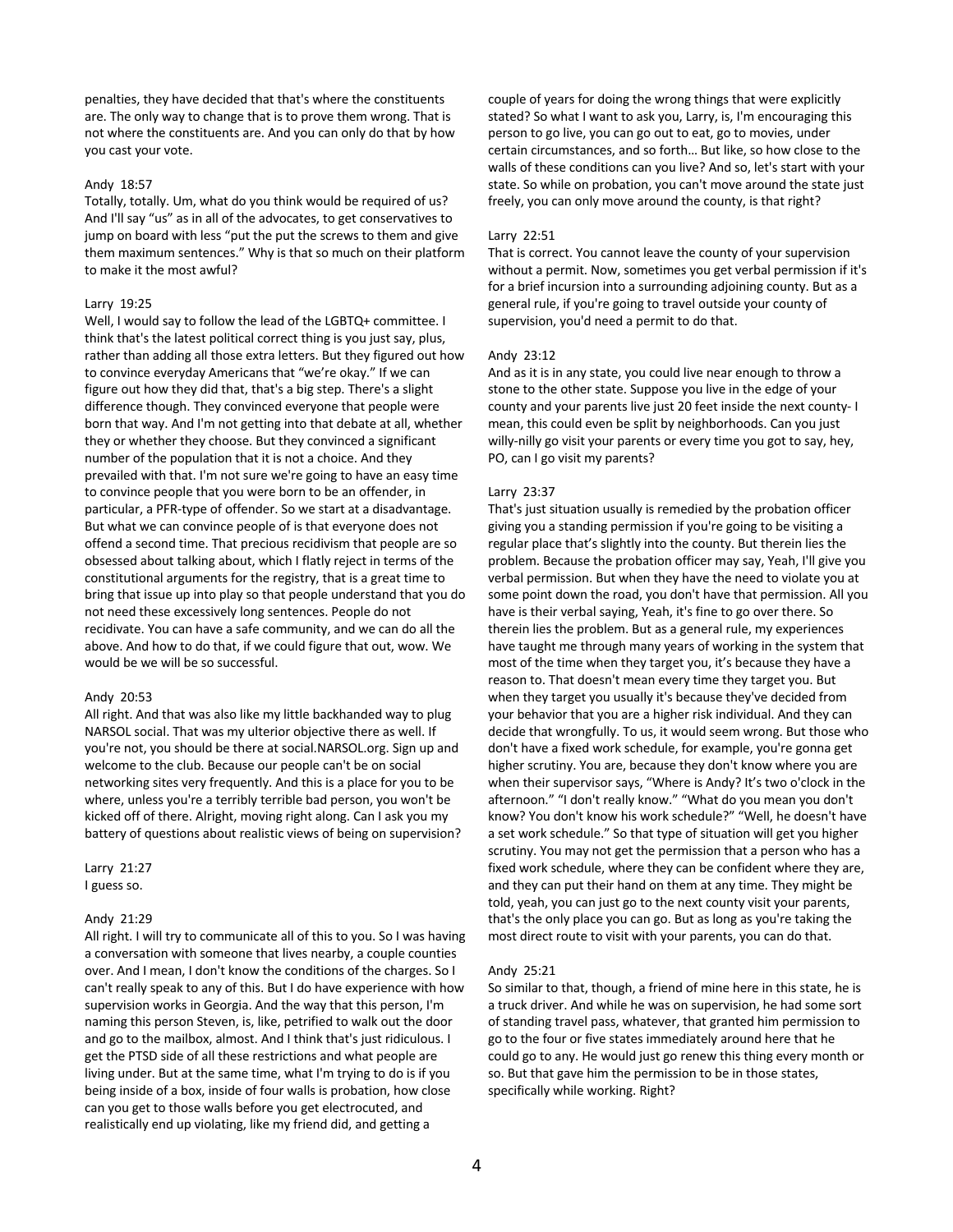# Larry 25:45

Right. I have heard of that before. I don't think I've seen it done here. But I've heard of that in other jurisdictions.

# Andy 25:53

And so, let's see. So in in Georgia, again, there's no, at least by my reading of the terms of probation, you could go to from the northwest corner down to the southeast corner. It's about an eight- or nine-hour drive to do this. And as long as I met my curfew, I would go visit friends, you know, on the north side of Atlanta or whatever. I didn't ask permission, because there were no restrictions to do this. And as long as I was home by the time of my curfew, I didn't think that I was putting myself in jeopardy. Would you advise me as Uncle Larry, do you think that that's okay to do? Or was I tempting the bad people to do bad things to me?

#### Larry 26:36

Well, you were sort of because of the ambiguity. You've got special conditions that can kick in, even though you didn't have a travel restriction, per se. You could travel all 159 counties. But within that traveling, depending on where you were, if your travel and your proximity could be interpreted to be a violation of either your special conditions or any statute that prohibits you from being at those places, and then they've got the loitering, which is, I think, a little bit vague… So yes, you could have been putting yourself in jeopardy by going to a place where you were in proximity of children. And that would be in your special conditions. Don't be in unsupervised contact with children. Most PFRs have some sort of condition similar that.

### Andy 27:25

I totally agree so. So by extension, one of the special conditions of probation is you can't loiter where children are known to congregate. Loiter, to me is a vague term. Does that mean you're someplace without really a specific purpose? If you're at Walmart, just like browsing the shelves, you don't necessarily have an intent to purchase something unless something shows up on your radio, like, "I need that thing." So but like at Walmart, there's this huge toy aisle, I would say that it's a really bad idea to go hang out on that toy aisle or near it or the children's clothing area, too, right?

### Larry 28:00

I would agree with that. Loitering is very vague. And it's really, when you're on supervision, it's almost what the PO wants it to be. And you're gonna have to fight that in front of your sentencing judge.

#### Andy 28:15

And so, again, like, so what are your thoughts on going to places like, if there were a Sunday afternoon concert in the park, this is a public place, your taxes are paying for it, there are no restrictions against it, and what I'm saying is like you put down your blanket, and you put it back in some crazy corner where nobody's going to be around and you have not interacted where children are. Do you think that this is like an okay strategy?

# Larry 28:46

Generally speaking, yes. Generally speaking, yes. It's okay. I mean, I hear people calling their PO for stuff that I could never imagine calling their PO for. And then they get rejected when they call the PO which if they had just done it, nothing would have ever

happened. But then if something did happen, then the penalty could be significant, including going to prison. But unless they're out to get you… They can be out to get you for a number of reasons. Say you got a probated sentence. know that you guys don't believe that happens. But people do get a probated sentence, and don't go to prison. And the probation people felt like that their recommendation for imprisonment was ignored, they could be out to get you simply because their recommendation was not accepted by the court. And they're gonna prove to the court that they were right. You could be doing everything right, and they're still looking to violate you. Now, I'm hoping that those situations don't happen very often because if I'm a PO, I'm only looking at from my own selfish point of view. If I've got a person who one of my colleagues recommended that they get imprisonment, and they're being an ideal probationer doing everything that I want them to do, the last thing I want to do is to trade that for another client that does absolutely none of the things that they are supposed to do. So wouldn't you want to supervise the person that's doing everything that they're supposed to be doing?

### Andy 30:19

Right. And so wouldn't that go to if- So like the day you walk out, the PO doesn't know you. And you have to build some sort of rapport / reputation as being someone that they don't have to quote unquote worry about. But so if you become that person, then you can push the boundaries to some degree. When you first get out, they're going to like, really come by your place many times a week, potentially, just to make sure that they know what the pattern is. And then eventually, like, Yeah, whatever, we know where they're at. I know that that could come bite you because now they need to find you and you've decided to push that limit. I know that there's all kinds of gray area and murky that we're going through here. But once you have established some level of rapport with them, then maybe there's some grace, some of some buffer in there as to what you could get away with.

#### Larry 31:09

I agree. But remember, do not make your probation officer have to do work. That's rule number one. I mean more than the work that they have to do. Do not create work for them. And do not put your probation officer in an embarrassing position. Because the person who will pay the consequences for that bad judgment on your part will not be the probation officer per se, they might get yelled at saying why was Andy at this particular event? The video shows, surveillance videos and everything is public these days, shows that there was dozens if not hundreds of children. Why was he there? Do not put your probation officer in a position where they're going to get called on the carpet to explain your behavior and your poor decision making choices. If you do that, you're largely going to be okay.

#### Andy 32:01

I think I agree. And a person in chat says, "Larry's exactly right. Annoying them is more dangerous than breaking the rules." I can agree with that one. And then I guess just to close it out, it's not even so much a question. But it says, "My strategy, I would explicitly avoid any contact or interaction with children. This way, when dealing with the monthly questionnaire from probation, they would ask if I've had contact with children, I can easily say no, because I actually hadn't. They would ask if I have abided by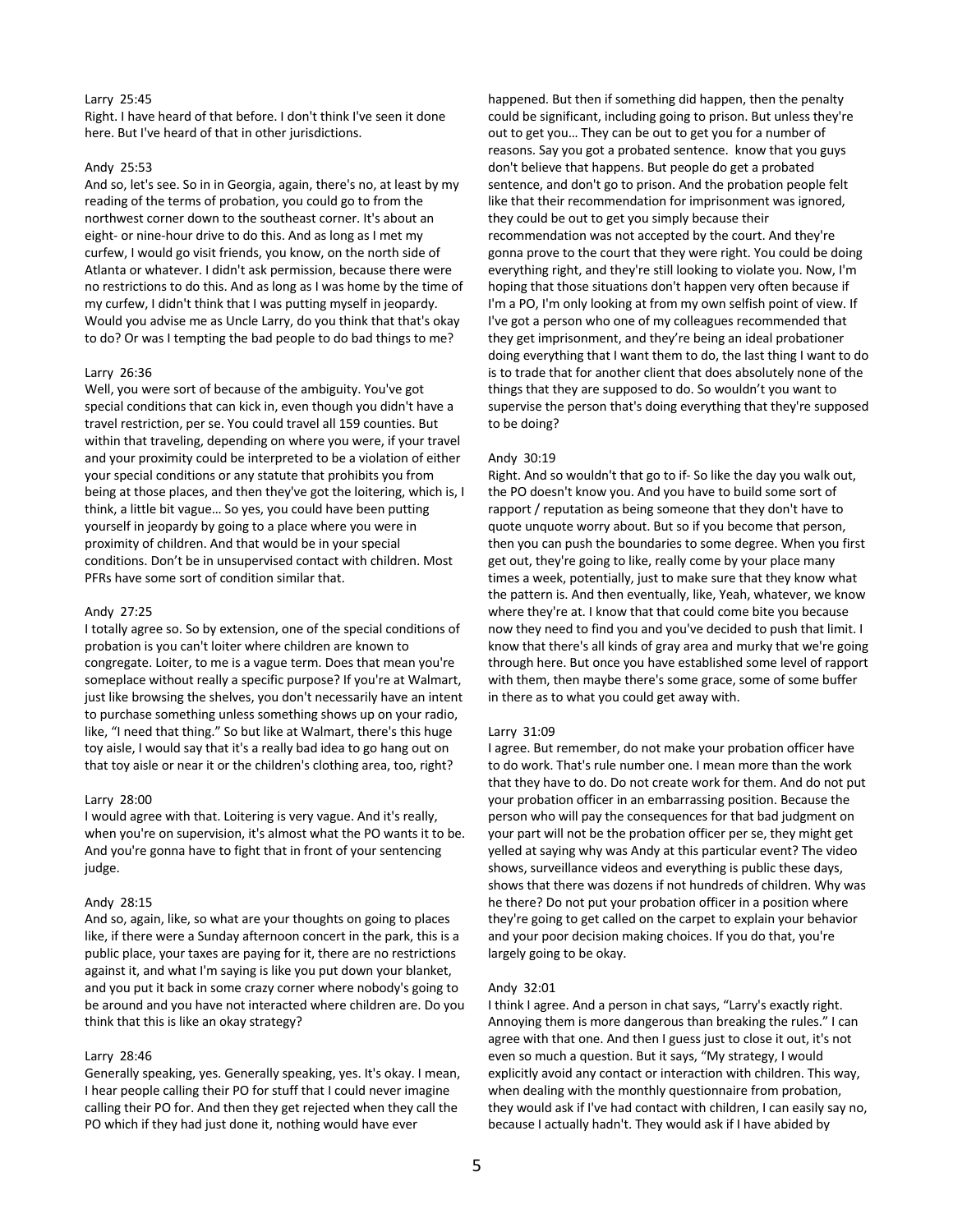conditions and terms, blah, blah, blah, and I met my curfew. And I didn't leave the state, I obey traffic laws, I made sure that I didn't get have contact with police or children or anything like that, even though when I would go to the beach, they might be just over there. But I effectively ignored them. So that I wouldn't be doing anything where I was lying when trying to do their little monthly questionnaire."

### Larry 32:51

Absolutely. And just remember, folks, everything you do when you're in public nowadays is being monitored on some level. It's not like the 1970s. Everybody has video surveillance running everywhere. Streets, stores, restaurants, you name it, you're being monitored. You can turn up on someone's video that you have no idea is being captured. And your PO may get that video and it's not going to be funny to them if you're in a position that's going to cause them grief. Because if that video goes to their supervisor, and you're doing something that's causing them grief, that grief is going to flow back to you.

#### Andy 33:35

Very good. Um, all right. So I think we we've covered that fairly well. And I hope that helps anybody that is trying to figure out… Somebody else in from Florida said, "Man, go live your life, please. Don't let this be the thing that identifies you." But obviously figure out where you're comfortable with. But still, you're allowed to live. And I don't think that most probation officers are trying to make it so that you can't even live and you're afraid to leave your house. I think.

### Larry 34:06

That would be my hope, and I hope I'm right. But I know that they're human, and they vary in terms of what they're about. But if all of your probationers fail, you're not succeeding as a probation officer in my book.

### Andy 34:20 Right. All right, then.

Are you a first-time listener of Registry Matters? Well, then make us a part of your daily routine and subscribe today. Just search for Registry Matters through your favorite podcast app. Hit the subscribe button and you're off to the races. You can now enjoy hours of sarcasm and snark from Andy and Larry on a weekly basis. Oh, and there's some excellent information thrown in there too. Subscribing also encourages others of you people to get on the bandwagon and become regular Registry Matters listeners. So, what are you waiting for? Subscribe to Registry Matters right now. Help us keep fighting and continue to say FYP.

### Andy 35:12

Well, moving right along. You people put in a couple of things here for tonight that have me scratching my head. And one is a case from Idaho. And it's a recently filed civil complaint under the United States District Court for the District of Idaho, and we said we would be talking about it on this episode. Yet, I haven't seen any questions that you've provided. And the other issue is a Melissa Lucio, from Texas who is about to be executed, which is always a blast. I've read the entire 46 pages Larry of the complaint and struggled to see the relevance to our people. And I think I know the reason why you have the case from Texas in here. I think you intend to show how public opinion can change the course of events.

### Larry 35:56

You're correct on the case from Texas. And it does not mean that at all on the case from Idaho. I can see a tangential relationship to our issues. Unfortunately, I've determined that it's premature to discuss in great detail.

### Andy 36:11

Well, we will shelve the Texas case until a little bit later. And since you don't have any prepared questions for me, Larry, I have some on my own. The complaint states plaintiffs are persons who are homeless, who, because the number of homeless persons in Idaho exceeds the number of shelter beds in Boise, have no alternative place to sleep. And they have to be outside on public property, and who have the fundamental constitutional rights under the First Amendment to peacefully and symbolically express their views and to assemble, which is on and near the executive and legislative branch of the Idaho government. My thoughts are, haha, that they there are those who have said publicly that they cannot go to their state capitol because of proximity restrictions. Is that what you're trying to get at? Is this similar?

#### Larry 37:01

I'm glad you noticed that. The complaint goes on to say that plaintiffs and their supporters are symbolically expressing their opinions to Idaho public officials and the Idaho legislature about the desperate need for and lack of available affordable housing, and supportive services for persons who are homeless, and who have no alternative but to sleep outside in public places and vehicles in the city of Boise and throughout Idaho. This is precisely the tangential relationship I see with our issue. Many PFRs are homeless for a number of reasons. Some of those reasons are directly related to prohibitions imposed by local and/or state restrictions, and others are homeless due to the many the same reasons cited in this complaint, which includes unemployment, under employment, mental health issues, and other physical disabilities.

#### Andy 37:48

The complaint also states the number of homeless individuals and families in the city of Boise who have no alternative but to sleep outside in public places and in vehicles exceeds the number of shelter beds available. All the plaintiffs who were sleeping at the Capitol Annex were unable to access an available shelter bed. It's even worse for PFRs. In many instances they are forbidden from accessing shelter beds due to proximity restrictions or by the facility's internal policies.

### Larry 38:15

Well, those internal policies are totally different from what's been litigated this lawsuit, so we could probably try to focus mostly on what's in this lawsuit.

### Andy 38:24

All right then. So then the allegations of the complaint are scary to say the least. They assert that defendants have deliberately undertaken actions to interfere with and discourage plaintiffs' demonstration based on the content of the message plaintiffs are communicating to Idaho officials and the Idahoans who regularly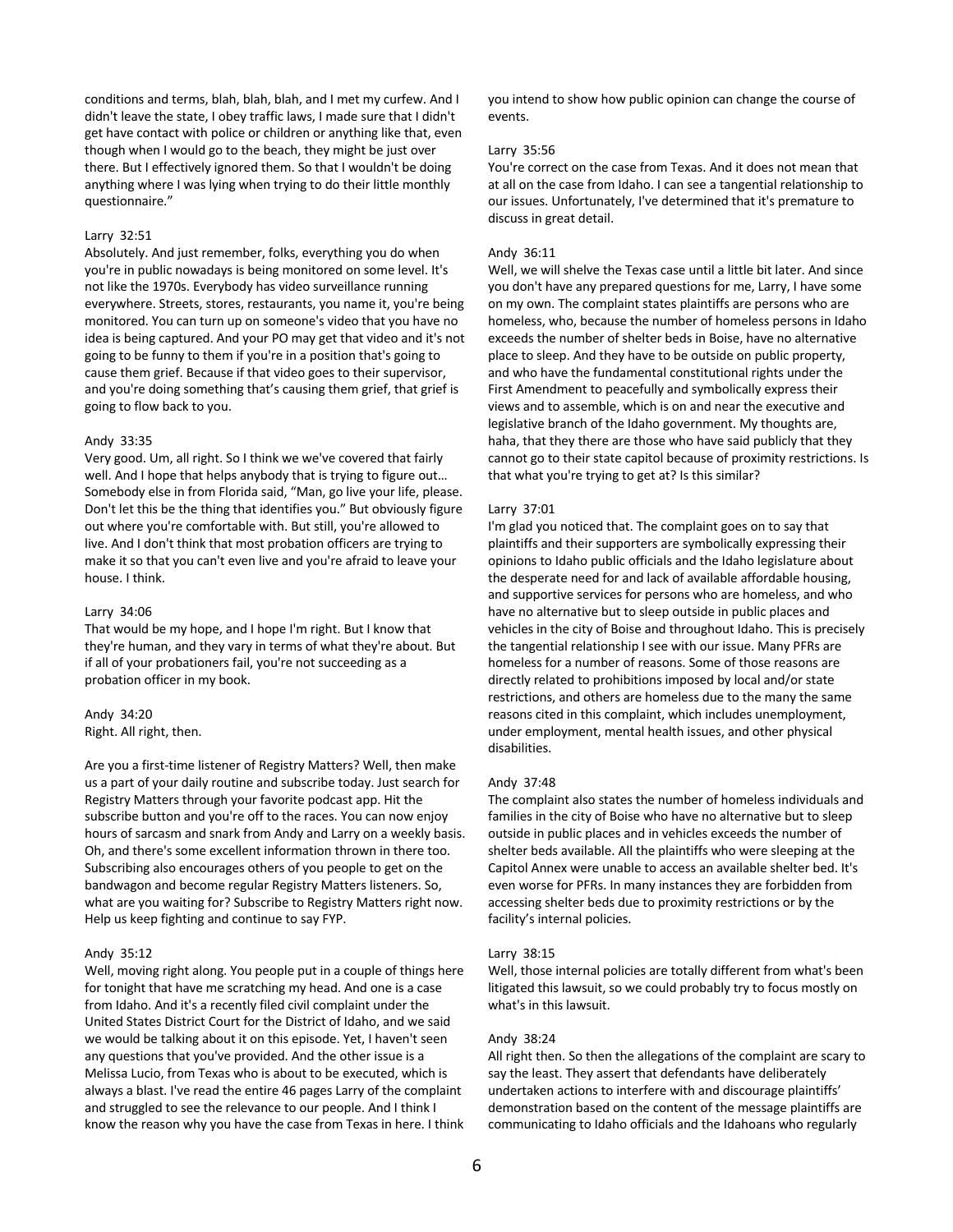work, walk and drive by and who are entering and leaving the Capitol Mall area in downtown Boise. Defendants have seized and destroyed items of personal property including clothing, blankets, sleeping bags, food, water, medications, sanitary supplies, chairs, tables, and tents. And most troubling, it alleges that defendants have conducted unannounced searches without warrants under the pretext of welfare checks, which only serve to harass and intimidate plaintiffs and other demonstrators by threatening them with arrest, dismantling and disposing of tents and tarps, forcing the demonstrators to move off the Capitol Annex property and citing plaintiffs and other demonstrators with violating violations of the state's unconstitutional camping statute. This sounds eerily familiar to how they are known to discourage PFRs from seeking redress of their grievances, does it not?

# Larry 39:30

Well, actually, it does. This is the reason FYP education we'll be monitoring the progress of this lawsuit.

#### Andy 39:36

Do you remember the Tea Party stuff where they did Occupy, whatever, the Capitol. I can't remember what it was called. It's like 2008-ish or '10? Somewhere around there.

### Larry 39:44

I remember that. Yes.

### Andy 39:46

I remember them doing some kind of like welfare checks and trying to dismantle the camps. That was Occupy Wall Street is what I'm thinking of, wasn't it? (Larry: I think so. Yes.) Okay. And then paragraph 122 of the complaint says defendants have sought to suppress and punish homeless persons who have peacefully assembled to symbolically express their opinion on a topic that is of extreme public importance to 1000s of Idahoans. Plaintiffs seek to voice their concerns to the general public and public officials about the need for affordable housing, and the lack of supportive services for low income and homeless Idahoans who cannot afford a place to live. It would seem to me that a lack of housing for PFRs would be an issue of extreme importance to the public as well. Is it time for PFRs to do something do you think Larry?

#### Larry 40:31

Well, maybe it is. There are those in this movement who believe that that is the proper course of action. But I think this case will tell us a great deal in terms of where the courts are as it unfolds. So I'm very interested in it. That's why I snagged it, but I had not really focused it on it with a laser yet. But I think it will give us some idea of where this is gonna go.

### Andy 40:54

Can you noodle around just for a minute and tell me, politically, you have a group of people who are on the margins of starvation, essentially. They, I'm going to assume that they don't vote by any stretch of the of the numbers, statistically. So just showing up on your government's doorstep saying we're homeless. I mean, just out of sight out of mind, they would just remove them and put them someplace where they're out of sight out of mind.

#### Larry 41:22

Well, that's what they did. But what's going to be interesting is if they have any… within the complaint, I did do a skim read of it, they were allegations that they destroyed a lot of personal property that cumulatively would have a lot of value. And you can't do that. You just can't go in and destroy people's property without any type of due process giving them an opportunity. But what is going to really carry this, in my view, will be if the politicians, if the elected officials in Idaho, are moved by public opinion. Will public opinion recognize that in Boise and most cities of any significant size that there are a lot of unsheltered people in our country? At what point will we decide to address this? At what point will we quit allowing this? It's a public health hazard not only to them, but to the rest of us. If you don't have sanitation facilities, and you have people out in the open doing bodily functions, at some point that is going to be a public health hazard. Would you agree or disagree? (Andy: 100%.) So at some point, can they move public opinion enough that we will actually commit ourselves to doing something about the lack of affordable housing? And I don't know that the courts can order anyone to build affordable housing. But I think they can smack these people around for what they did in terms of suppressing their right to speak out and to peaceably assemble and their destruction of property. I think there are some constitutional claims that are buried nicely in this in this complaint that may result in a significant monetary settlement. And if that does happen, will that cause the legislature in Idaho to take a look? Who knows.

#### Andy 43:16

We talked maybe a month or so ago about a, I guess, it was just a dissent. But it was something from Sonia Sotomayor of the Supreme Court, who said that the New York residency restrictions was getting really close to being an unconstitutional banishment kind of thing. I don't remember the wording exactly. This seems to be very much on par with that as well.

#### Larry 43:40

Well, I mean, they're not being banished in the same way that they were doing it in New York, but we have an economic system that's not allowing a significant number of people to participate. And the hate mail will flow saying that, Larry, there's 11 and a half million jobs open, and they are no people to fill them. But if you read this complaint, you'll see that these people are not capable of filling these jobs, because of the various dysfunctionalities that they have, both physically and mentally, that they cannot fulfill these obligations of a modern economy. So the question we have is do we want to create makeshift work for these people of moving stuff around that doesn't really need to be done? Or do we want… What do we do as a compassionate society when we have people who do not possess the basic skills and cannot fully participate? And one of them might, as I was doing my read, I think one or maybe two of the plaintiffs are actually on disability benefits, but they're so low. Our country has not been recognized as being notoriously generous to people on social security disability. I think the average payment is somewhere around \$1,300 per month. And then they talked about the 1000s and 1000s of people who are on the waiting list for housing vouchers, which is, again, a lack of funding for affordable housing. The Congress only appropriates so much money for vouchers. And so the waiting lists are usually far longer than the available slots for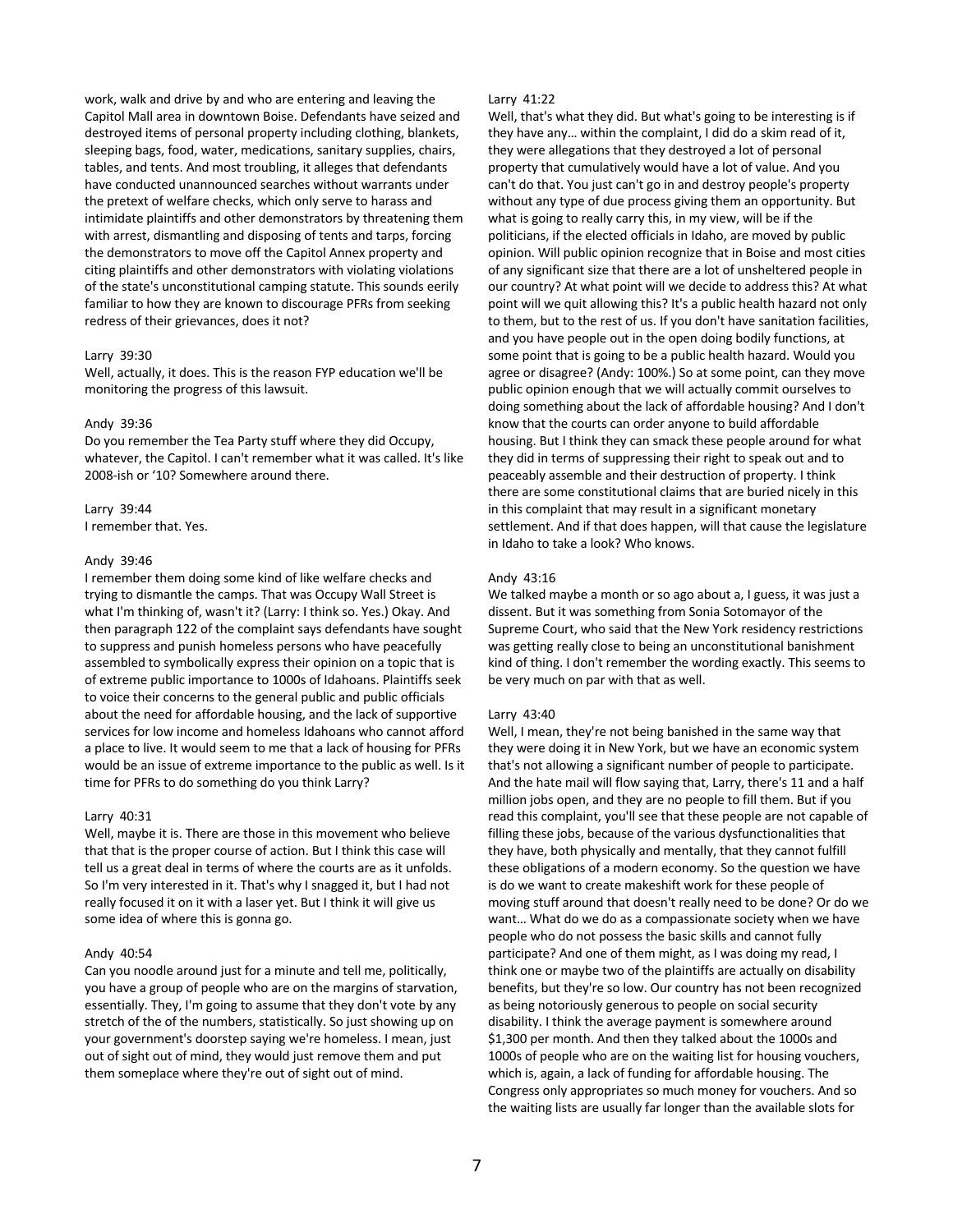subsidized housing. So therefore, what do these people do? They don't have anywhere to go.

# Andy 45:17

A friend of the podcast in Chat says "I work with homeless people regularly. It can be very difficult. Most are in need of many different kinds of counseling, medical and mental care. It's a very complicated, most can't work right away." And if you'll allow me just for a second, Larry, you have somebody that has been living on the street for some period of time, whether it be days, months, weeks years, and they're living in the same britches that they have been for X number of months or weeks or whatever. Do you want that person walking in? Do you think that that would be a successful scenario that that person walks into McDonald's and goes, "Hi, I would like to apply for this job," if they can formulate that sentence coherently. But they're gonna walk in, and it's going to look, and I'm going to be comedic here for a second, look like Pigpen with a whole big dust cloud following them behind them. They're not going to be able to get the job.

#### Larry 46:05

That is correct. And, and when I read the complaint, some of the stuff that sounded self-imposed to me, is very real to them. Because as I read through the complaint, one of them has a service dog or maybe a couple of them have a service dog for companion support. Well, that just barred them from shelters, because the shelter is already compact enough and cramped enough. Space is at a premium. So they just can't let people have their companion animals. So they have exempted themselves. So there'd be people out there would say, "Well, Larry, if they would just give up their dog, they would have a shelter." Well, they can't. For whatever reasons, they can't.

#### Andy 46:43

Yep. All right. Well, then we should move on before we beat around this because I think we could talk about this for the next couple hours. Let's move on to the matter from Texas and the title of the article is Facing Harsh Criticism in the Melissa Lucio Case. Texas prosecutors may temporarily spare the woman many believe is innocent. Subtitle says federal judges, five jurors who convicted her and a roster of family, politicians, celebrities believe there are substantive doubts about whether the death of Lucio's two-year-old daughter was even a murder. Is the state of Texas about to execute an innocent woman.

# Larry 47:21

It is indeed. The article states reasonable doubts have lingered over Lucio's guilt since the 14 years ago when she was convicted of murdering her daughter, questions that will remain even if her April execution date is canceled. And it is widely debated whether the fatal head trauma that killed two-year-old Mariah Alvarez was an accident, and if it wasn't, who inflicted the injury? This is this is bad Andy.

# Andy 47:51

Yeah, no kidding. According to the article, the case against Lucia was built almost entirely around an ambiguous confession obtained after hours of police interrogation. And the judge at a trial barred expert testimony that might have explained why she would admit to police things she didn't do. Is this possibly a false confession?

### Larry 48:10

It is. As the execution date nears, concerns about her possible innocence — greatest among them whether Mariah's death was caused by abuse or an accidental fall down the stairs — have only been amplified. Reading further, Forestalling Lucio's impending execution has become an international cause, her name and picture splashed across newspapers and websites around the world. An ever-growing lineup of her former jurors, foreign ambassadors, celebrities and more than half of the Texas House of Representatives- listen to that. Half of the Texas House of Representatives- has urged the state parole board and the governor to spare her life.

# Andy 48:51

Her supporters say that there are too many unaddressed problems with the police investigation and her trial to carry out her death sentence without more investigation. And what's the problem with that, Larry?

### Larry 49:02

Well, the problem is that there's no mechanism to stop the execution outside of court intervention which has not occurred so far, or a motion from the prosecutor. Lucio's execution can also be stopped if the Texas Board of Pardons and Paroles recommends either changing her sentence from death to life in prison or postponing her execution date. And I think the article says they can postpone it for up to 120 days. But the mechanisms are very… They're just aren't the mechanisms in Texas.

### Andy 49:37

Sure. That's problematic because Governor Gary Abbott would have to accept the board's recommendation, which is not expected until two days before Lucio's on April 27 execution date. The article also says that Abbott also has the power on his own to delay the execution for 30 days, but he has never exercised that authority in a death penalty case during his time in office. What would be another opinion?

# Larry 50:02

You mean another option?

### Andy 50:04

Oh, sorry. Another option. Sorry.

#### Larry 50:08

Well, I think, folks, from knowing about Greg Abbott's political career, you should not expect him to reverse course unless there's a massive, massive public outcry in the state of Texas which it appears to be building. But pressure has been mounting on the prosecutor to withdraw the death warrant. And before Tuesday's hearing, which this article is written very recently, the prosecutor indicated he did not intend to halt execution. He stated quote, "Melissa Lucio has already thoroughly litigated the issues raised during her defense, including the theory that her statement was coerced, and that her two year old daughter Mariah fell down the stairs. The jury rejected both of these arguments." (Cameron County District Attorney) Luis Saenz said, if that's how you pronounce it, in a statement to the Texas Tribune. "As officers of the court and servants of our community, we cannot allow the rule of law to be suspended and substituted by a court of public opinion." End of quote.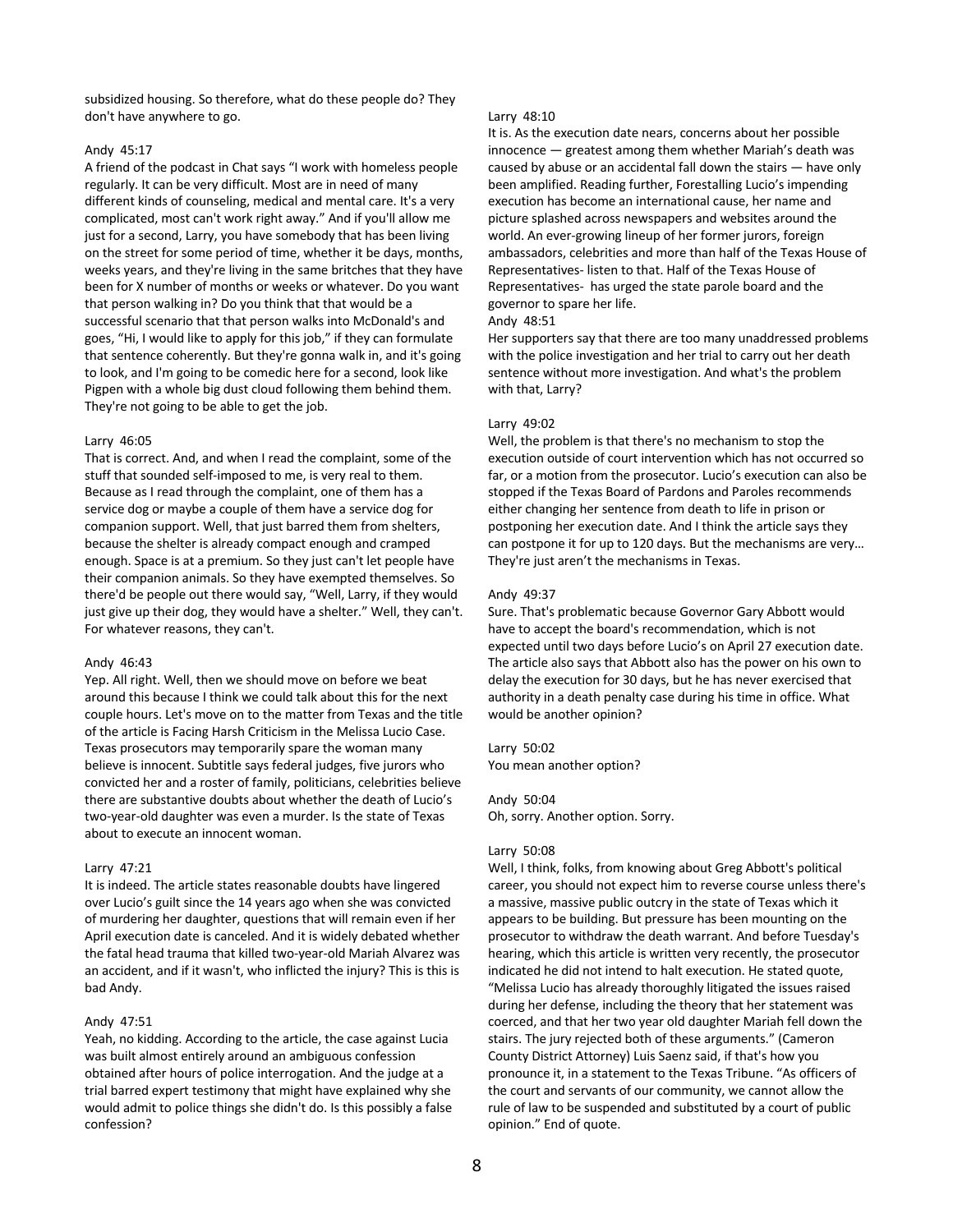### Andy 51:09

Do you think public pressure, do you think that could change the governor's mind?

## Larry 51:14

It could change the governor and the prosecutor's mind. But yes, it definitely could change if there were an immense amount of pressure. The prosecutor has to be elected. So, but it would require the prosecutor, the elected District Attorney, to hear from the constituents of the jurisdiction, that we're not comfortable with this conviction and this execution. And we want you to act on behalf of we the people to stop this execution. If you want this execution to stop, you've got to put pressure on the officials in Texas because, as they will tell you, they put their hand on the Bible, and they swore to carry out the law. This case has been dragging on for years and years and it's time to put and end to it.

#### Andy 51:59

Go back to the prosecutor. How would the prosecutor have anything to do with stopping an execution?

### Larry 52:06

Well, he requested the death warrant be issued and an execution date. He can withdraw that, according to this article, he could request that the Death Warrant be cancelled.

#### Andy 52:16

Interesting. So even after the judge / the jury did their thing and said she's guilty. I'm assuming the judge then issues the sentence based on what the DA recommended. Wouldn't that just be hook line and sinker that the deal is signed, and we're done?

#### Larry 52:31

We don't have that process in my state. But according to this article, and we always rely on the writer, the death warrant he had to request, and he can request that the death warrant be cancelled, and that would cancel the execution date.

### Andy 52:44

All right. In the years that followed Lucio's conviction, Texas courts rejected her petitions alleging the witness's exclusion kept her from presenting a complete defense of her innocence. Testimony shedding light on Lucio's body language or explaining why an abused woman would behave a certain way under police interrogations, the Court of Criminal Appeals found had little relevance to how voluntary Lucio's statement was. I thought one can appeal a state conviction to federal court. Am I wrong here?

### Larry 53:14

Oh, no, you're correct. The federal process, it was the Fifth Circuit Court of Appeals that temporarily did put the brakes on her sentence. In 2019, a three-judge panel determined that the judge's decision, the trial judge that is, was indeed harmful, and intended to send the case back to the lower courts to address the problem. But guess what? The state of Texas asked for the full fifth circuit to weigh in on the case. And it's a rare move. The judges accepted it. This is what we call en banc review, which is seldom granted. And 10 of the 17 judges agreed to deny Lucio's appeal last year, with seven of those 10 pointing to an opinion that agreed with Nelson's, that's the trial judge, exclusion of the

witness. They wrote that the psychologist report, which detailed what he was expected to testify to, did at no point come close to even hinting that any of these statements were false.

#### Andy 54:13

Three of the 10 denying judges though were still concerned with the trial judge's decision, but they believe their hands were tied by the Antiterrorism and Effective Death Penalty Act (AEDPA), a controversial 1996 Federal law passed in a tough on crime era that limits both the allowable number of death penalty appeals as well as their path to success. I've heard you people rant about the AEDPA. Can you explain a bit about that acronym?

#### Larry 54:43

Yes, very briefly. It was passed by Congress back in 1996 as one of the crown jewels of the conservative movement. I believe it was authored by former Senator Bob Dole from Kansas. It was in response to perpetual appeals from inmates convicted in state courts. There was a believe that cases should end at some point, and the AEDPA provides that federal courts are bound by decisions made by the state courts unless that decision by the state court is contrary to the United States Supreme Court decision. AEDPA severely limits federal courts and prevents them from intervening except in extraordinary situations.

#### Andy 55:20

You said somewhere in there that there's a limited number of cases that can be pushed back against? I forgot the way it was worded. It limits the allowable number of death penalty appeals. So if everybody tries to appeal it like, No? The quota has been met?

### Larry 55:41

No. There's not a quota, per se, but it limits the scope of the review. So you're bound by what the state court decided, because as the Conservatives presented to Congress back in the 90s, "We need to get these state convictions out of the- it's clogging up the federal judiciary. We've got these liberal do-good judges that are put on the bench for the rest of their life. And they're answerable to no one, accountable to no one. And they're just wrecking the work done by our fabulous state court judges. And you're basically telling us in the States that our courts are no good." So therefore, the AEDPA severely limits what type of claims can be successful, and the burdens are so difficult. We should probably have an attorney on that tries to litigate in that area to explain, but it's a very narrow threading of the needle to get something that's a cognizable claim. And you've got all these deferences built into the state court decision. And that's thanks to our great conservative movement back in the 90s. And it was in response to what I said, they put the part in there to reinstate the federal death penalty, because we just had the bombing of the Murrah Building in Oklahoma City. And they were afraid that they couldn't put the people to death. So we needed to make sure that we had a death penalty in the federal system that would actually allow executions.

#### Andy 57:03

Do you think that she will be spared? And then I have one follow up question after that.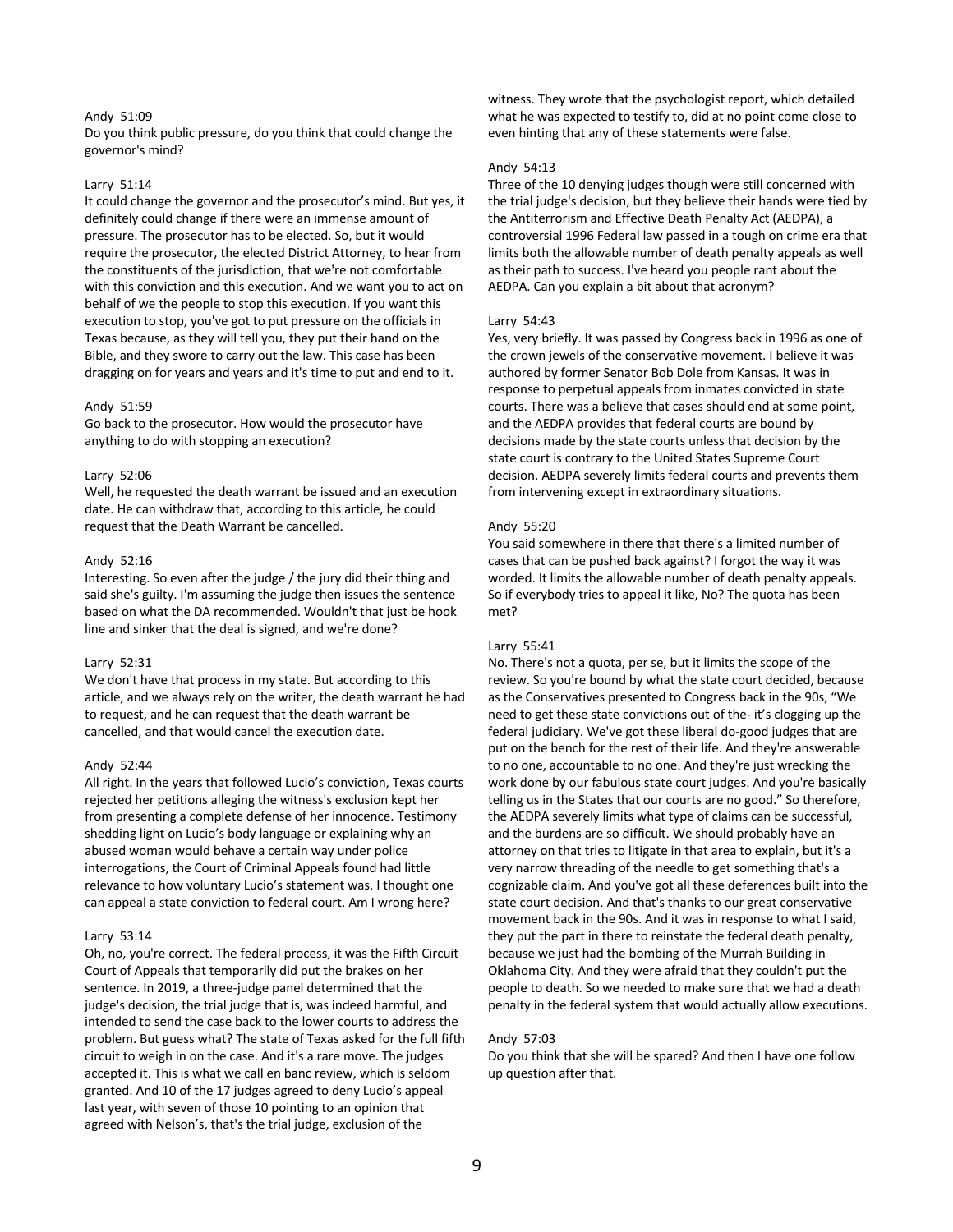# Larry 57:07

Well, due to the fact there's such a public outcry and there's bipartisan support in the Texas legislature, I rate the odds much better than I would say for anyone else. I think that she has a chance of being spared, but it's going to be a close call. Nobody's going to want to be the one who lets a murderer go free, particularly a child murder. This is just not something you want to carry with you in your political career.

# Andy 57:30

So the follow up question comes from your best friend in Maryland, someone that you work closely with? What was the point of us talking about this on this particular podcast? What does this have to do with the registry?

### Larry 57:41

it has to do with how public opinion can impact the trajectory of a case and a cause. So this is what normally would be a judicial decision that would be easy for them to make. Everybody in her situation would normally be put to death. But there is an immense amount of public pushback on this. And they've achieved bipartisan support in a legislature that's very conservative, and being led by Republicans saying "Hey, slow down here." That's the significance of this. You can make a difference. You can actually make a difference. This is something where public opinion is altering how this case is going to go and how it's likely to turn, I think more likely than not, to turn in her favor. At least to get her some additional time to see if there's anything that can be done to save her.

### Andy 58:34

A person from California wrote in chat says "Larry's new rule. If you want to move the politicians, you have to move public opinion, not the other way around." Do you want to give me a quick little response to that one off the cuff?

#### Larry 58:46

Let's give kudos to the person in chat.

#### Andy 58:52

Yeah, I'm thinking if the public that is behind XYZ politician, John Smith, Jane Doe, I don't care, if they all of a sudden say support 'pick the policy,' then the politician has to move towards them, so that they would get reelected.

### Larry 59:11

You're correct. Now there's one question, you forgot to ask me about this. And someone's gonna write a snarky email about it. So I'll go ahead and ask it to myself.

# Andy 59:17

I did? (Larry: Yes.) Well, then I need assistance.

#### Larry 59:22

So here's what they're gonna say. They're gonna say, "Larry, if I'm not mistaken, the President in 1996 was Bill Clinton, and he's a Democrat. And he signed anti terrorism and effective death penalty Act. Now, if you want to be fair, how come you didn't bash him? How come he gets a free walk?" Well, he doesn't get a free walk. He did, in fact, sign it. But let's just set the table of what would happen. So we just had the Federal Building blown up, and I

think it was 163 people died. And we had what was, by all accounts, a rising crime rate in the 1990s that people were feeling that they were unsafe. And we had a president who was in the middle of a grueling reelection campaign against Senator Bob Dole, the sponsor of this. Now, what do you think would have happened if he had vetoed Senator Dole's crown jewel? Do you think that that people would have said oh, well, president's got a point, we'll sustain the veto. Or do you think they would have overridden the veto?

### Andy 1:00:19

I mean, that sounds reasonable that they would have overridden it, depending on what the numbers were. Was it an overwhelming majority in the in the house, in the in Congress?

#### Larry 1:00:28

Well, at that time, the Republicans had control. They captured control in '94. And they didn't lose control for about a decade. I think 2004, 2006, at some point in the George W. Bush administration. But you don't need- that's not the full analysis. You have to look at the fact that that was an election year. All 435 members of the House of Representatives were up for reelection. So anybody who was running against a House member at that particular time would have had the question of why are you voting to sustain the President's veto, meaning that you don't want to override, and you're saying that the President is right? He would not have vetoed, because it not only would have it would have been detrimental to his reelection, it would have been detrimental to 435 house members, particularly the Democrat Party, and then there would have been 1/3 the Senate up for reelection in 1996. I mean, it's just not feasible that they would have overridden the veto. So that's why a veto would have never been contemplate.

#### Andy 1:01:24

And what you just described was the same thing behind Obama signing IML.

## Larry 1:01:29

And President George W. Bush signing the Adam Walsh Act. (Andy: Gotcha.) Yeah. That would be a foolish veto.

### Andy 1:01:38

And because you made your little snarky voice, everyone has to drink. That's the new rule that was set up.

### Larry 1:01:45 All righty.

### Andy 1:01:47

Okay, well, we can move right on over to Who's that Speaker? And so last week, sir, I played this.

# Senator Albert Gore 1:01:57

I took the initiative in creating the internet.

#### Andy 1:02:02

Well, you were around then, I'm sure. Were you working in the administration at this point, or had you already come to a retirement for them to actually create and invent the internet?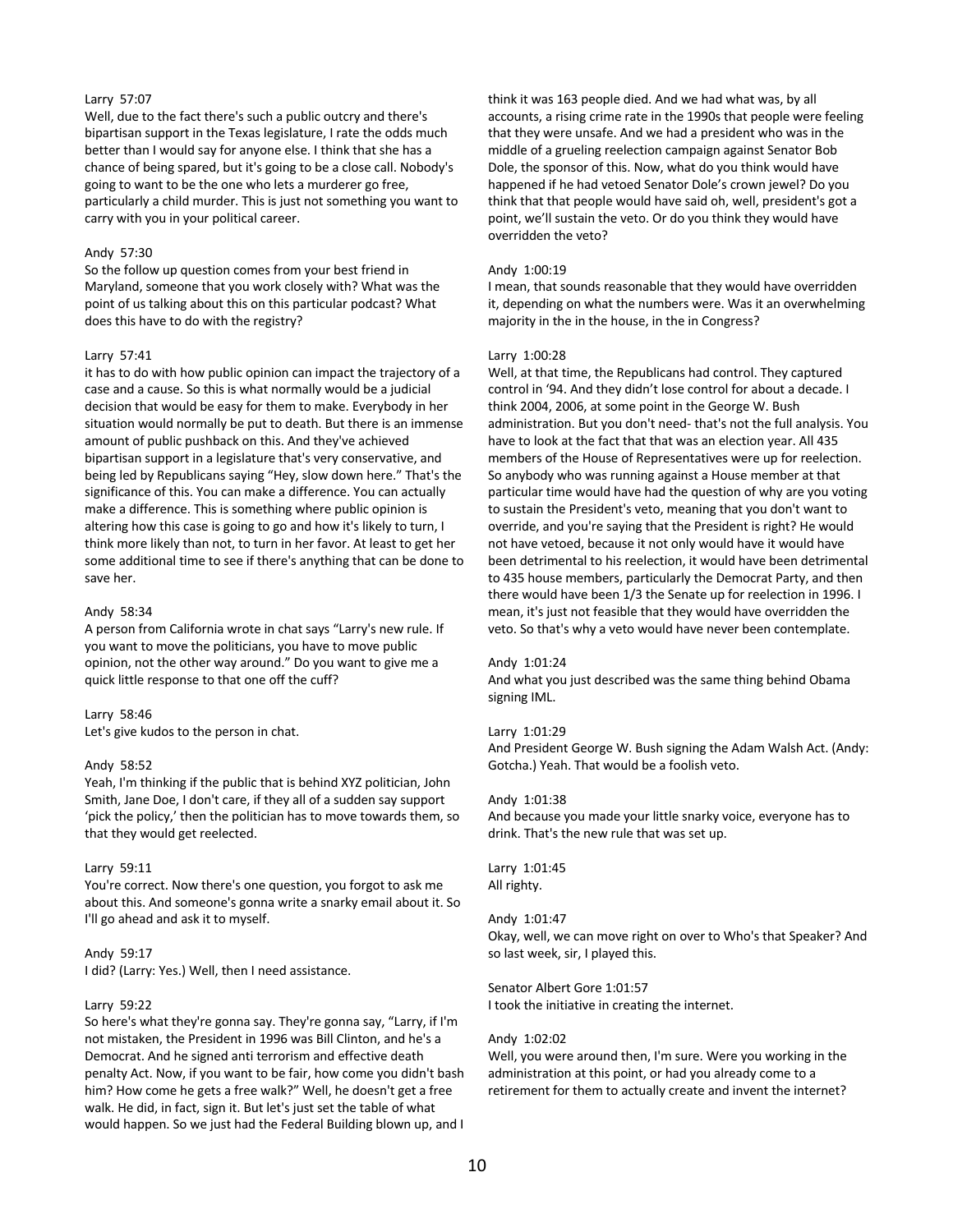# Larry 1:02:11

I was still in government in the 60s, when it was on the drawing boards, with the universities, but by the time that this person was pushing the internet, I had retired.

# Andy 1:02:25

And so who was that speaker before I forget to say who it is?

Larry 1:02:29

Well, that would be none other than Senator Albert Gore

# Andy 1:02:34

Albert Gore, and one of our newer patrons, Deanna, she's the one that wrote in within seconds of me playing it. She did it with a question mark. So I'm inclined to not accept that answer. So that's who made the internet. Al Gore?

# Larry 1:02:48

Yeah, so he was also a vice president, but he was Senator. And among other things, I forget what all his resume included, but he was definitely in politics for a long time.

# Andy 1:02:58

Like his whole life, I think. Right? (Larry: Right. )Um, all right, then this week. So this is Episode 222, I think. And this would be Who is that Speaker? for 222. It's a little bit long, but boy, I find this one to be very, very fun. Like, I know, you will not know this is.

# Who is that Speaker? 1:03:16

I tell you, schools are a very appetizing opportunity. I just saw a nice piece in The Lancet arguing that the opening of schools may only cost us 2% to 3% in terms of total mortality, and you know, that's any life is a life lost. But to get every child back into a school where they're safely being educated, being fed, and making the most out of their lives with a theoretical risk on the back side might be a tradeoff some folks will consider.

# Andy 1:03:40

I found that one to be super interesting Larry, because this was a this is a person that is running for office. And they said that maybe it's okay to lose 2% to 3% of kids. Maybe that would be an okay trade off, which is coincidentally, roughly the same number that our people say the recidivism rate is. That's why I found that one to be a little bit interesting.

Larry 1:03:58 Well, I can't wait to hear who that is.

# Andy 1:04:01

So if you know who that is, email me at

registrymatterscast@gmail.com and put in like WTS 222, or something like that, Who's that Speaker or something like that, so I can find it easily with the subjects that exist. And also, Larry, we received a new patron. Jacob in Iowa. Thank you very much. And if you would like to become a patron, you can go do so over at patreon.com and support the program, which we certainly very much appreciate. And then I will turn it over to Larry to promote FYP education.

# Larry 1:04:36

Absolutely. Those of you out there who are just getting ready to file your taxes in another day or two and you just haven't quite thought about how bad it is this year, because you can't do anything about this year that's for 2021, what you're about to file. But if you're looking for 2022 to diminish your tax liability, FYP education is an option to consider because we're a 501(c)(3), meaning that your donation is totally fully tax deductible. So go to FYPeducation.org and click on that button somewhere on the website. And we'll be glad to process that for you.

# Andy 1:05:14

Very good, sir. I think we can shut this all down now. We're at a little over an hour long. And there's a tiny little bit editing that I got to do, because things die on me. My brand-new computer makes no sense to me. But find the show notes over at registrymatters.co. Phone number 747-227-4477, registrymatterscast@gmail.com. And of course, our favorite way to have support from you is patreon.com/registrymatters. We do love all of our patrons very much. And I greatly appreciate you and if you want to give a question or something like that, we certainly give priority to patrons. And I think that's all I got. Larry, anything you want to say before we head out?

# Larry 1:05:53

Awesome. For those who receive it tomorrow, there are patrons and those are here tonight. Happy Easter. And we'll see you in about a week.

# Andy 1:06:02

Very cool. Thank you, everybody for joining us in chat and we'll talk to you soon. Have a great night, Larry.

Larry 1:06:07 Good night.

**You've been listening to Registry Matters Podcast.** Registry Matters Podcast is a production of FYP Education

# More show transcripts are available at fypeducation.org.

In prison and can't get the podcast? Have a loved one "subscribe" at https://patreon.com/registrymatters at the **\$15 level**, and include your prison address information. Or send a check to cover at least 3 months.